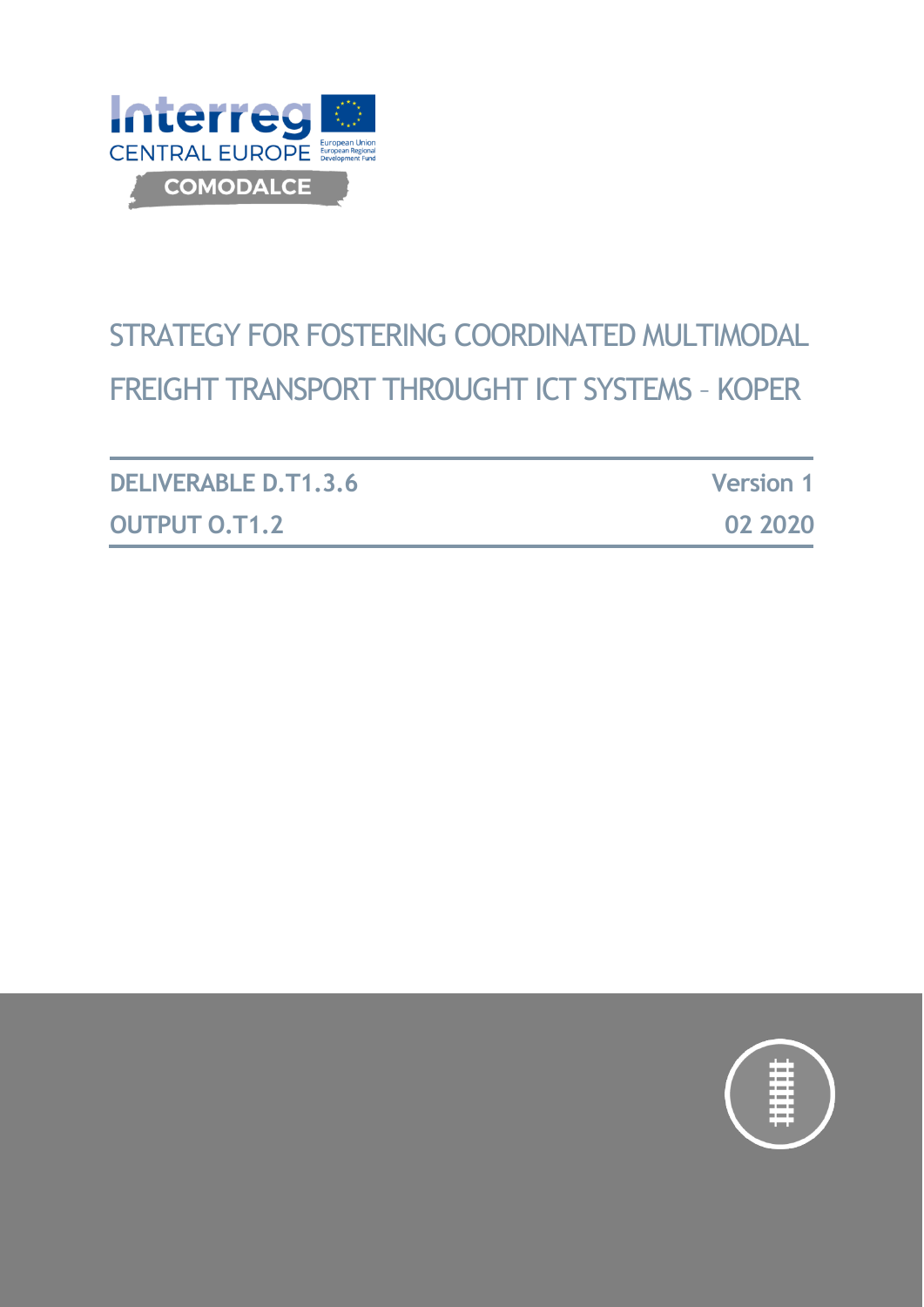



# <span id="page-1-0"></span>**Table of contents**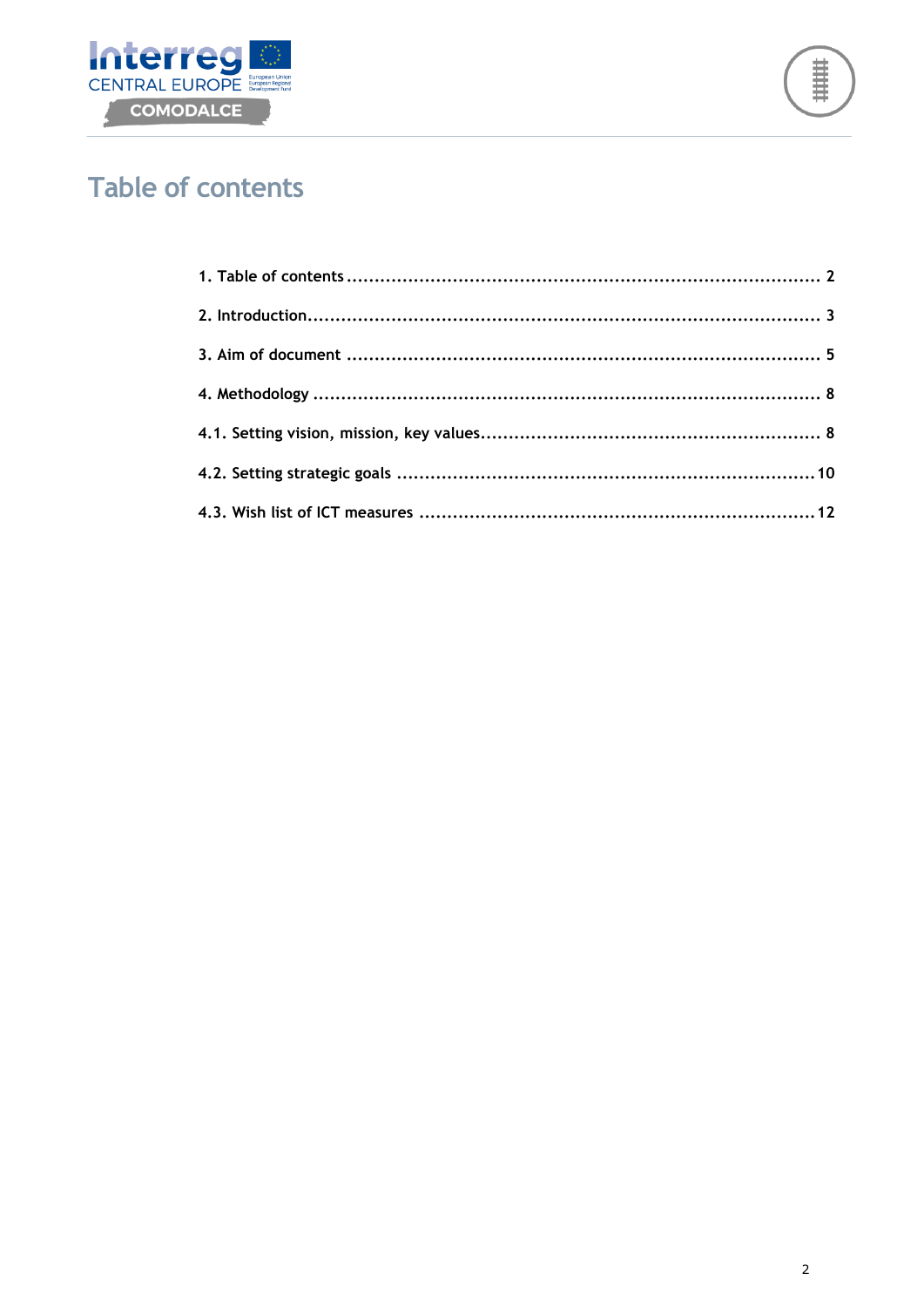

# <span id="page-2-0"></span>**1. Introduction**

Within the COMODALCE project, outputs of the WPT1 include a "Strategy for fostering coordinated multimodal freight transport through ICT systems" (D.T1.3.2-10)", described as "strategy for fostering multimodal transport through ICT systems setting a vision, objectives and priorities in a mid- to long-term perspective, including a detailed wish list of measures to be tested in the pilot action".

This document includes the strategy elaborated for the node of Koper, including the contributions of PP05-Luka Koper and PP06-Adria Kombi which were merged in one single document.

From many years, but especially in the last decade, the maritime freight flows represent the most important segment of international trade in the world, being the engine of the economies and of the multimodal transport in logistics. At this regard, ports represent an essential link between the connection of industrial, transport and commercial hubs. Ports are strategic points, as they play an important role in relations between countries, as well as interconnections of different cultures and logistical hubs between land and maritime transport. In recent years, ports in the southern part of the Central European region have greatly intensified connections with the Far East, as they represent an important window in the centre of Europe for both export and import of all kinds of goods. What is more, China is currently opening up to the world with its "One Belt, One Road" initiative, and is looking for foreign markets that will boost the economy in addition to domestic consumption.

European countries are resolving relations with economic powers from other continents through a variety of common cooperation platforms, backed also by strong bilateral cooperation. The OECD predicts balanced growth by 2025, with just under 1.5 percent of annual GDP growth per capita, and a slow increase in growth to just over 1.5 percent annually in 2030. Many of major international advisory and audit networks predict that the global economy will grow by about 130 % between 2016 and 2050 when China and India are expected to take over the global economy. Added to this analysis is HSBC's forecast that China will economically be the fastest in growth by 2030.

With such assumptions, we can concretely take the potential of the Central European region as being in growth and with a very good starting point in the face of new infrastructural and operational challenges for all countries in the region, extending their relationships and improving infrastructures to keep up with the times and the growing volumes of freights, both for import and export purposes.

Inevitably, from an economic and geopolitical point of view, the southern CENTRAL EUROPEAN ports are increasingly representing an alternative to the ports of Northern Europe, for reaching the markets of central and southeast Europe. In line with the increase in the volumes of goods coming by sea, even the technologies for faster and operationally lean handling require an update of existing ICT technologies.

The digitization of the operations accompanying the goods, the databases to be constantly available to the stakeholders included in the logistics chain, the real-time updates on the status of the goods, the information obtained in advance regarding the goods to be handled, are just some of the interventions that modern Logistics requires to keep ports or logistic centres in step with the times and at the forefront worldwide.

Furthermore, the CENTRAL EUROPE region is crossed by several corridors that are part of the TEN-T network of the European Union and, even more so, they must be considered of primary importance, when it comes to the development of the transport network, both at the level of infrastructure and at the technological / digital level.

For what regards the COMODALCE project, it is going to take advantage from the analysis, elaborations, studies and pilot actions that are going to be developed through the next two years, with contributions related to activities T1.2.7, T1.3.1, T2 and all the pilot actions included under the activity I2. They will serve as starting point for the definition of strategies at national and regional level, as well as for future development plans in the Central European region.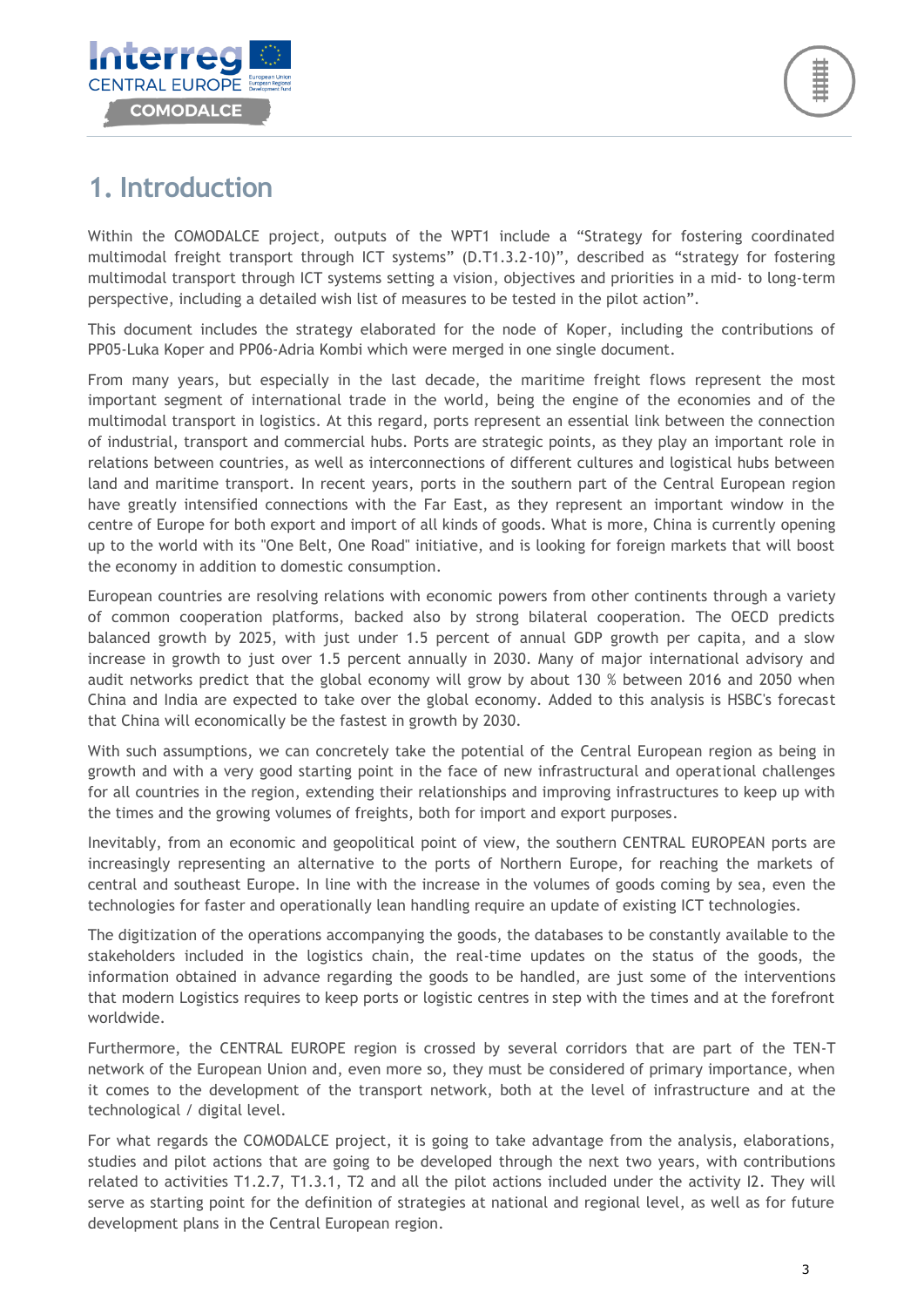

The contribution to the success of project's activities provided by the project partners is going to be huge and all the efforts will be spent to analyse the current situation at regional level and for the definition of lacks, needs and proper solutions to be developed in line with the current infrastructural, geographical and political situation in the countries concerned by the Action. The researches and solutions that are going to be made at local level will allow the development of tools that will serve for the consideration and definition of proper solutions at larger scale, at regional level, to demonstrate how operative improvements and processes' digitization can speed up the operation also on the whole logistic chain.

Infrastructural lacks or shortages due to geomorphological constraints cannot be resolved through solutions developed for single/ specific/ local areas and with small financial contributions. That's why the different types of contributions are going to be provided by all the partners in different forms (studies, questionnaires, pilots etc.), to follow the global aim of the project, which is the development of digitalized solutions for data sharing on the logistic chain, the reduction of lacks at operational level through the development of ICT tools that will speed up local procedures and will contribute to the better link between the ports and the hinterland as well as the improvement of the multimodal transport and the intermodal connections between countries in the Central European region.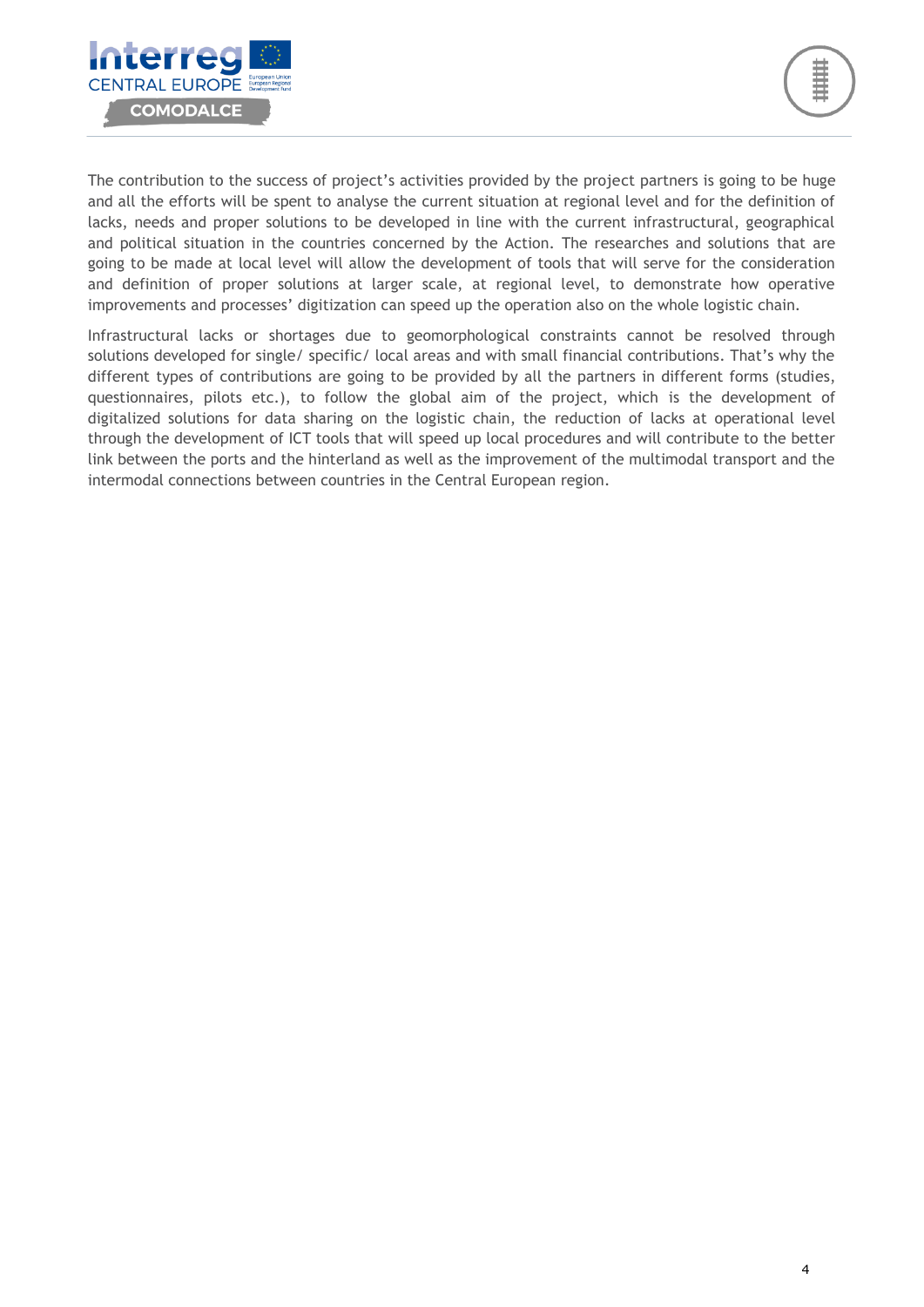

# <span id="page-4-0"></span>**2. Aim of document**

One of the COMODALCE final goals is to promote the development of ICT tools at Central European level in order to improve transport links between ports and hinterland logistic centres, as well as multimodality in the region. Results should be transferred from locally developed scenarios, for specific ports, to national levels first and regional level (CE) in the last phase.

The process to be followed for the improvement of the tools developed initially at local level, foresees the adoption of similar or compatible solutions that would be linked between each other allowing the interchange of data for all the actors involved in the logistic process. For this reason, the development of the ICT tool and equipment in the port of Koper will be developed by testing it on Adria Kombi's trains.

The port of Koper is a multipurpose port. It operates through 12 different terminals, which are all linked through the PCS provided and maintained by external experts. The analysis made in last decade shows how the cargo groups leading port's development are cars and containers. The strong link with neighbouring countries in Central Europe, allows the port to have quick responses and deliveries for all the types of goods but the accent is put on cars and containers, which are constantly increasing their volumes in the port. The development of ICT solutions through project pilots in the Port of Koper will focus on the containers' transport by train, which represents an important indicator for the growths of throughputs and trends. In fact, cars and containers are representing the flywheel of the huge investments planned in infrastructures in the port. These investments must be accompanied by proper systems and equipment on which COMDALCE activities focused their attention.

The Port of Koper has prepared through the last decade many analyses of existing IT equipment in the port and worked on the development of ICT tools for the upgrade of operative systems and for the streamlining of the administrative procedures at gates and at the terminals, mainly to serve the container and the car terminal, which are increasing the volumes more than other terminals.

In the specific of COMODALCE, the intention is to develop an OCR scanning system for the railway transport at the container terminal, for which implementation is expected to be completed in Spring 2021. Containerization around the world increased the percentage of goods transported in containers, increasing the trust in such a storage methodology. The impact of this was also felt by Luka Koper, which in the last 5 years increased the number of transhipped TEUs by 65%. Increased number of basic operations requires a growing standardization of business processes and an unambiguous delimitation of the responsibilities of individual stakeholders. The logistic chain itself is based on a fast and accurate data exchange, which enables the company to manage operational processes more efficiently, which consequently means faster transit of goods through the port area. In this respect, the inclusion of an OCR system at container terminal's gate would help speeding up operational procedures, would feed a digital database for the registration of incoming and outgoing containers at container terminal, which will help also the disputes related to containers' damages, weights and loading on wagons.

Going into details, the development will focus on two portals for a double-track OCR system for the automatization of the registration of containers and wagons at terminal's gate. After this first intervention, the focus will be on the building of portals and iron construction for the equipment that is going to be installed. The second intervention will be vaster and will include the connection of the terminal with the other actors working on the logistic chain – Adria Kombi will contribute with their blocktrains and containers transported by their wagons to/from the port of Koper. At the end, it will be tested for the upgrade for the link with the whole port's system. There are going to be implemented some functionalities included in the system, developed for the port, but not co-financed by COMODALCE, with upgrades touching the following systems:

• TINO - Marketing and Operations: it is the key operating system of Luka Koper d.d., linked with the EDIFACT International standard. It includes planning of works, planning of berthing, calculating costs, orders' viewing etc.;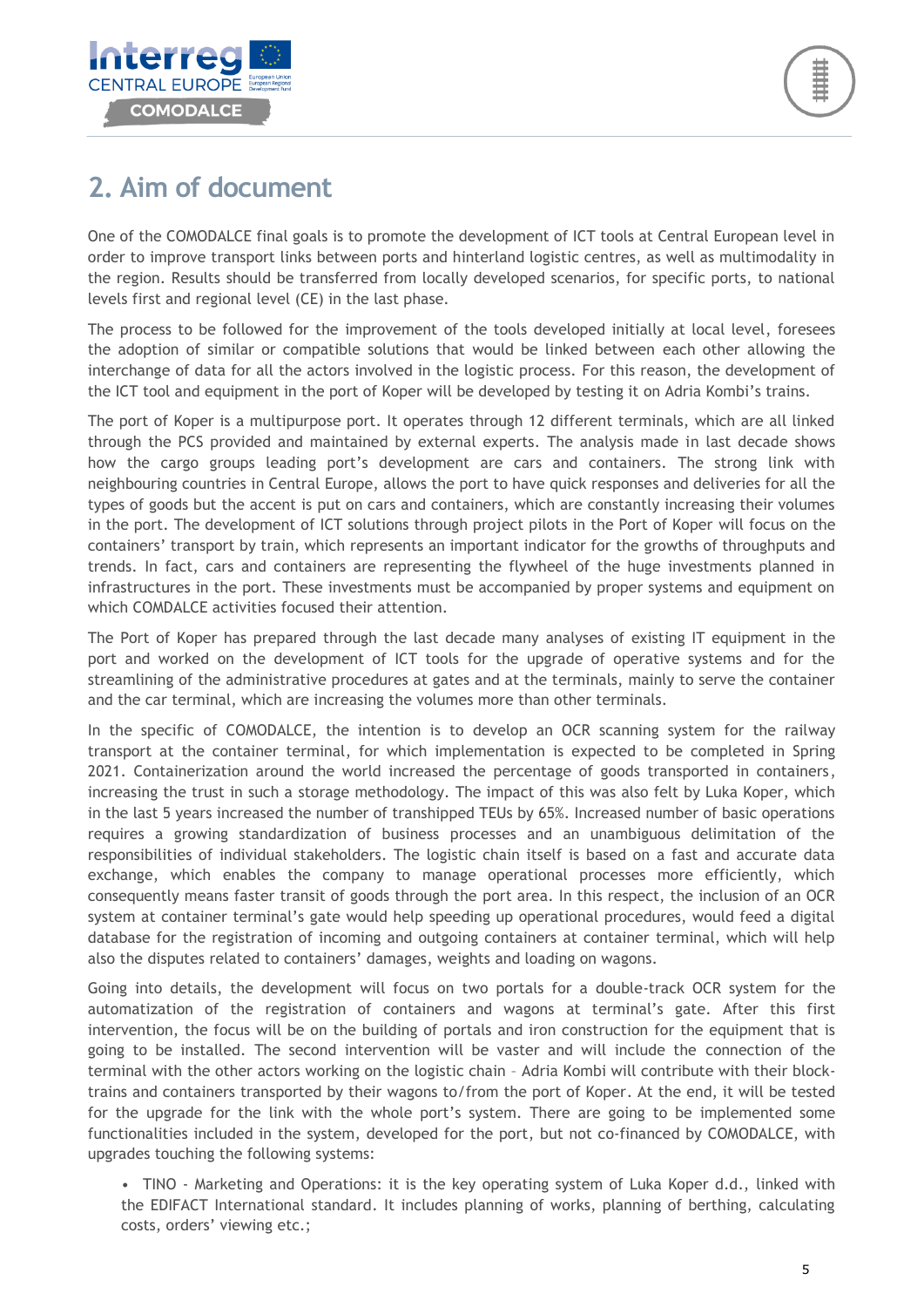• DEPO: it's an entry point module for the container terminal that enables direct communication of shipowners with TOS - Terminal operating system - at the Container Terminal using the EDIFACT international standard. The system is connected both to the TINO system and to the TOS system Tideworks,

• TOS Tideworks: is a specialized container terminal management system that is connected both to the TINO system and to the EDIFACT Center system. It allows to plan the containers' positioning at the yards, to define cargo plans, to check the availability of containers, machinery and equipment for the fastest operational solutions at the container terminal etc.

Next steps foreseen are the integration of the systems with the opening of the new gates in Sermin and Bertoki at the end of 2020. The experience and know-how obtained through the COMODALCE project and the installation of the OCR scanning system at the container terminal, will help the port to optimize such an equipment for next installations at port's gates, both for railways and trucks' transport of containers and in the future also for the transport of goods through different types of storage.

We can find of course a link between the described activity and the needs at regional level, because with these upgrades, the port's system will allow quicker detection of containers' and wagons' serial numbers and the loading lists of goods transported, with digitalization of procedures, which will reduce administrative timeframes per train both at the gates and at the container terminal. It will also meet some of the demands of the stakeholders working with Luka Koper on a daily basis and of course also some national entities like Customs Administration and other inspection entities, considering that the operations are being performed in the port as a free zone.

In addition, at a higher level and after the end of the project, the solutions will be comparable for further implementations at regional level for other users, and of course, will have the possibility to be integrated with other equipment like cameras and detectors at the main gate or on cranes at the terminal, which will allow better control on goods transport as well as at security level, for a double check before the goods enter/leave the port's area.

It will open the possibilities to different scenarios for short or medium-term and for long-term periods. The possible developments in this sense can be described as follows:

- In the **short-medium period**: the assessment design should address solutions and consultations between internal operators and with stakeholders directly involved in the process of containers' railway transport, regarding the selection of ICT tools to be adopted at COMODALCE level, including: type of stakeholder involvement, selection of indicators, data collection requirements and the elaboration of the financial consequences with eventual socio-economic and environmental impact assessment, which should lead to the preparation of a SWOT analysis. In this respect, the technical identification of equipment to be provided, results to be obtained, operative issue to be solved and financial implications for the port will be fundamental, for a successful execution of the pilot activity.

The solutions provided at project level will be tested in limited areas (entrance of the container terminal) and for specific types of transports (containers on wagons/railway). The introduction of new tools for users requires more time to be implemented at regional or national level because all the solutions must be tested through a certain period and they must show the related lacks during a certain period. What can be useful at this step, in a short-medium period, is the planning of possible scenarios and the foreseen issues and mitigation activities in order to reduce the loss of time while facing potential problems.

- In the **long period**: the current operational situation, will be developed based on the concrete activities implemented through the framework of the COMODALCE project and its pilot in the port of Koper. It aims at identifying clear steps for supporting the long-term impacts of ICT applications in Central Europe even beyond the project closure.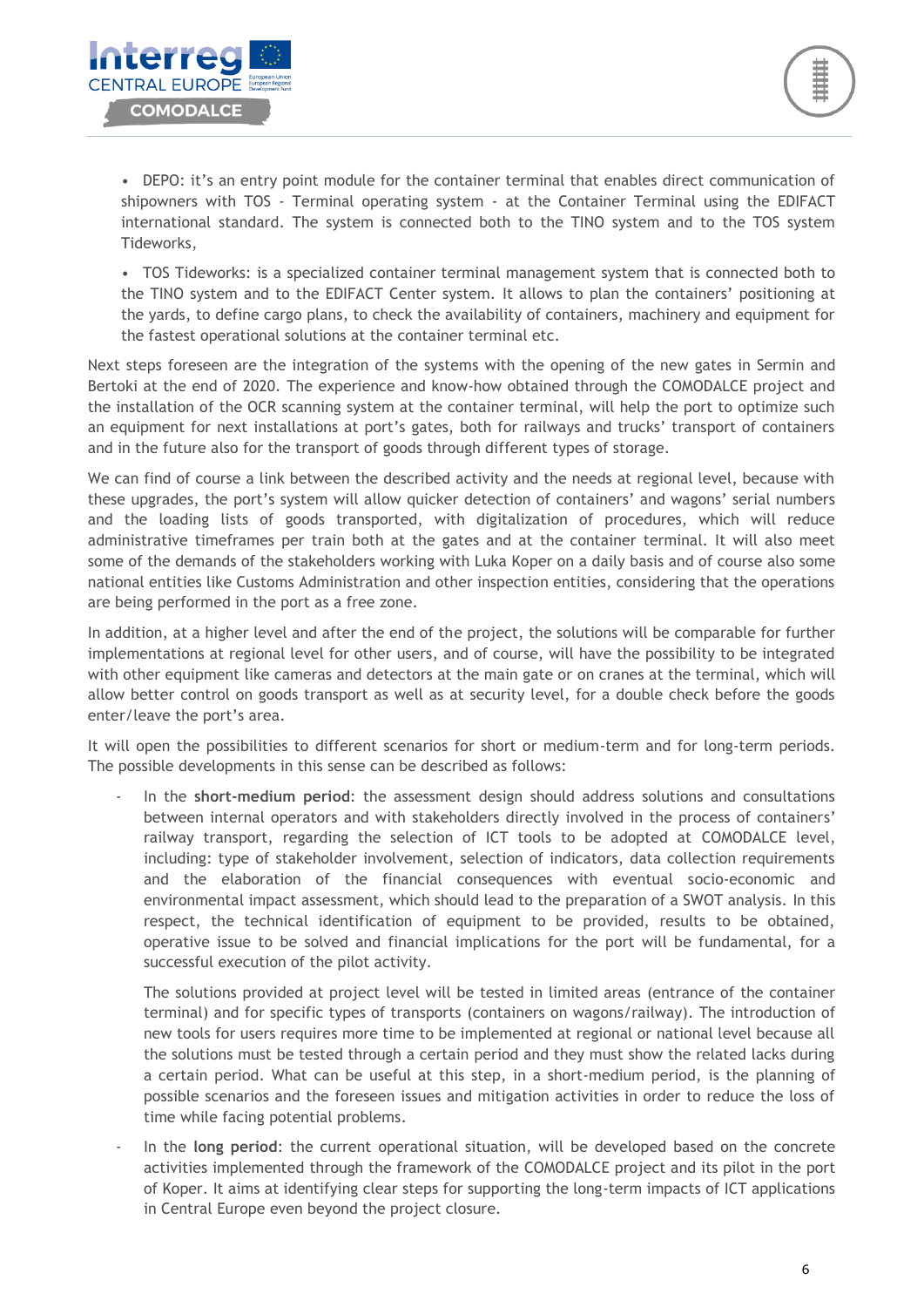

Nevertheless, the strategy's concrete implementation and monitoring depends on the uptake of the COMODALCE results and recommendations not only by the partners (project partners and associated partners) and the project's cooperation network, but also by the EU, the national ministries of transport from the Central European region and by the frameworks of the ICT transnational toolbox.

In particular, considering the key role played by the ICT toolbox regarding the governance of the transport policies in the CE area, an active consideration of this toolbox in the process of monitoring and implementing the COMODALCE results would be recommendable. CE could benefit from the solutions adopted in COMODALCE to see the replicability of the obtained results in the wider area of Central Europe (out of the local areas where the COMODALCE piloting activities are going to be implemented).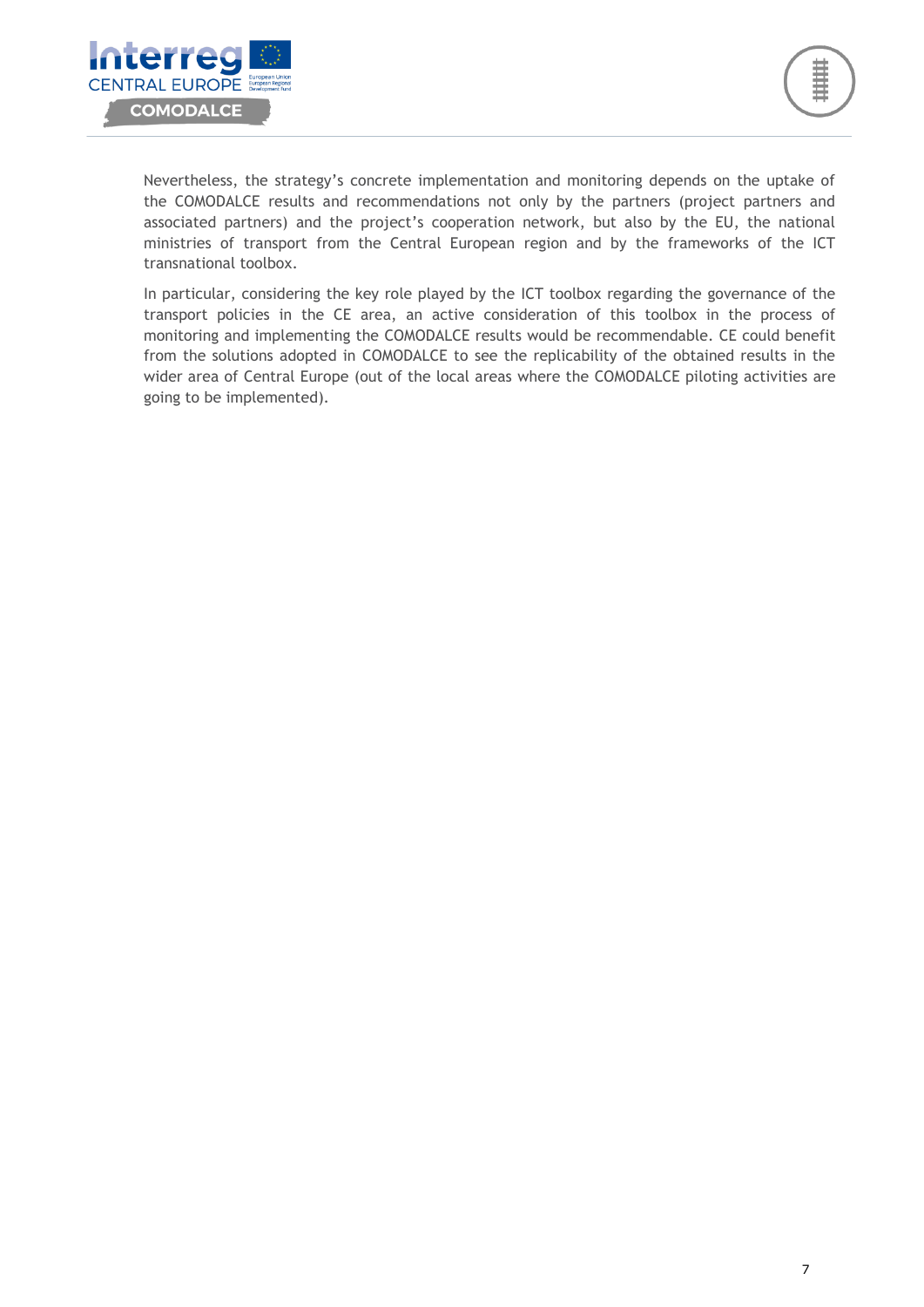



# <span id="page-7-0"></span>**3. Methodology**

### <span id="page-7-1"></span>**3.1. Setting vision, mission, key values**

The following table includes the so-called definition of vision statement, which is focused on the statement expected in the future and sets some targets that Luka Koper is going to achieve in the near future. The vision is followed by the "mission" statement which focuses on today's activities and expected challenges to be faced in order to achieve the results targeted in the future. In the end, there are the key values providing the vision of the strategic framework for the planned measures.

#### **VISION**

**(Vision statement focuses on tomorrow and set the target aims to be achieved)**

The work that is expected in next years will be more and more oriented on the IT businesses and data transfer in real time. The logistics will not differ from other businesses in the world and if any logistic operator aims to become successful in its job, the investments in IT cannot be avoided. Digitization of procedures, automatic scanning and recognition of registration numbers or faces, enormous databases, security firewalls for the business information are only few of the interventions that are going to be operated in logistic hubs, in order to keep the business flows alive.

The unification of operating systems and communication tools for the just-in-time sharing of information related to the transported freights, between the operators is something that is becoming real in bigger centres and that needs to be realized all over Europe.

One of the solutions chosen by the port of Koper to speed up administrative and operative activities is the installation of an OCR system to the gate of the container terminal. Being the transport of containers one of the fields with the highest rate of growth in the last decade, the implementation at ICT level has been focused on this type of transport.

The target for the port of Koper was already defined in the Port's Development Plans until 2025, when the completion of the second railway track to the port of Koper is panned to be completed. In that case, the target in terms of volumes is about 2MLN of TEUs to be handled through the port of Koper. With the OCR system, the operations will become faster and the digitization of data stored and transferred will help the automation of procedures for the transport by train. The pilot activities will help in achieving the target, which will be focused also on the improvement of the link between the port of Koper and the railway operators, by unifying the communication systems and using digital data for the administrative as well as for the traceability point of view.

#### **MISSION**

**(Mission statement focuses on today, what challenges shall we face towards the vision today)**

Today the challenges are represented mostly by the digitization of operations and information. By scanning the containers and wagons through the OCR system, the port of Koper will save time on operational processes, will improve data accuracy, will have immediate overview of the status of the freight, will have a big database for analytics, will have ad-hoc solutions but with the aim to introduce or develop existing system to an alignment of interfaces and tools between countries all over EU.

Challenges that actually the port of Koper has to face are not only operational or limited to the port's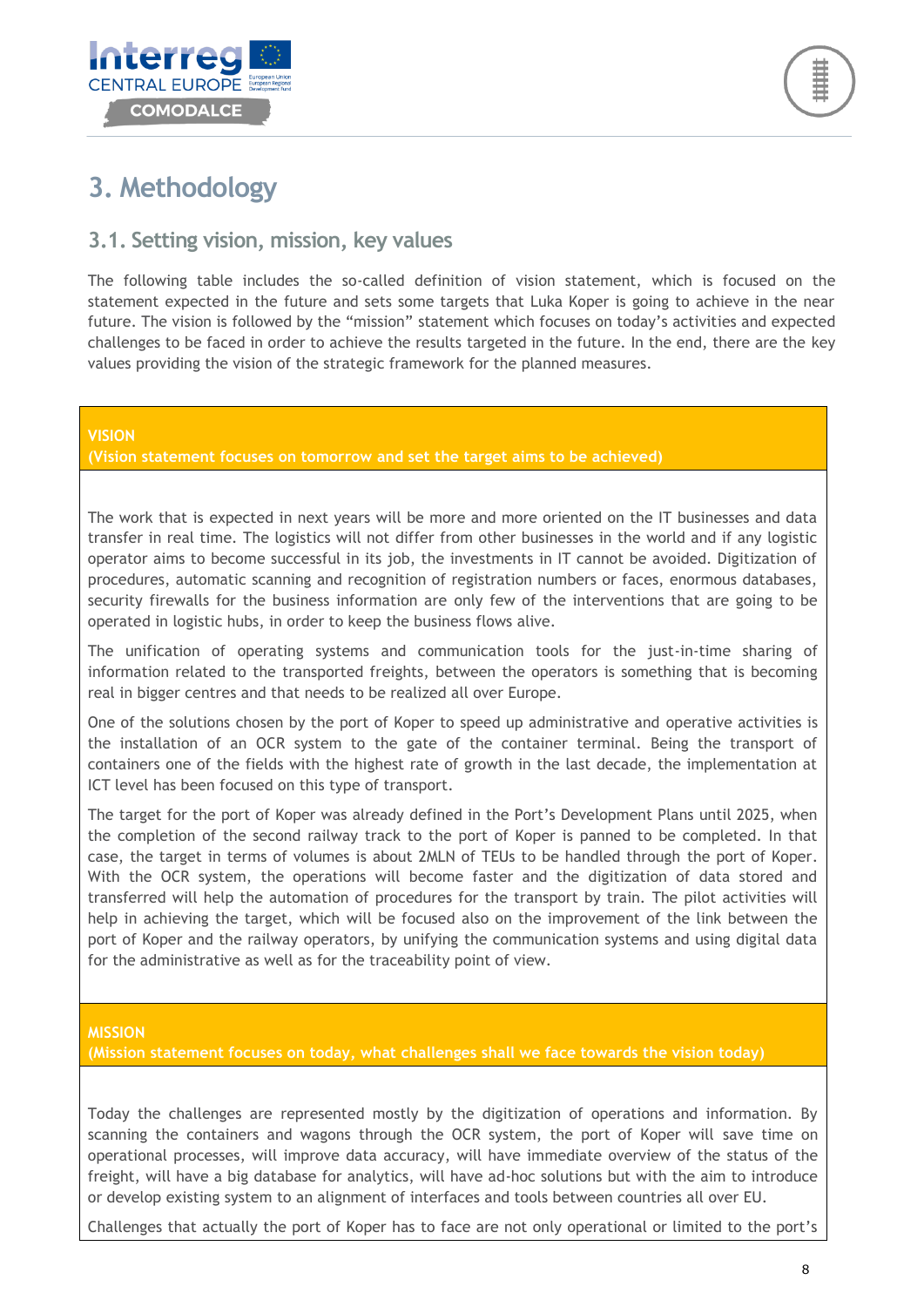



area, but they depend also by national strategies and spatial plans. The port's development plan foresees, as said above, that in the next few years the container terminal will reach the impressive 2MLN of TEUs which are not going to be handled if the second track from Koper to Divača will not be completed until 2025 – as planned. The infrastructure of the hinterland is also fundamental for the development of the port and considering actual logistic limitations, what can be done by the port is to improve its operative processes and ICT tools, in order to have an optimization of the work and of the employees on the field as well as in the offices or on machinery.

The most important operative challenges are strictly linked with the digitization of documentation and of procedures accompanying the freights coming/leaving the port. By upgrading ICT tools and introducing a scanning system for the automatic recognition of registration numbers or damages on containers, it would speed up the gate's procedures: considering that in 2020 the port of Koper is going to open two new gates, it will be fundamental to align all the information from three gates to a unique database not only for port's employees but for all the actors on the logistic chain (forwarders, railway operators, customs, transporters etc.).

### **KEY VALUES**

**(The principles and values that are the basis of the vision of the strategy)**

The basic principles defined in order to reach the vision strategy are all dictated by the development plans of the port in the next decade and more. What is fundamental at this regard, is the reduction of waiting times and improvement of digitization of processes. They're very few but really important if the goals want to be achieved:

- To maintain the level of services for the customers;
- To improve digitization of the transfer of information on the whole logistic chain;
- To obtain an even higher level of safety and security in the port and especially at container terminal, where the volumes are constantly growing. The aim is to move the labours from the field to other safer areas and avoid accidents;
- To specialize some types of employees in order to make the service in a better way;
- To limit the damages at the terminal or reduce the disputes about the status of containers and wagons arriving/leaving the port (potential damages will be detected by scanners and not left to human checks in different weather conditions.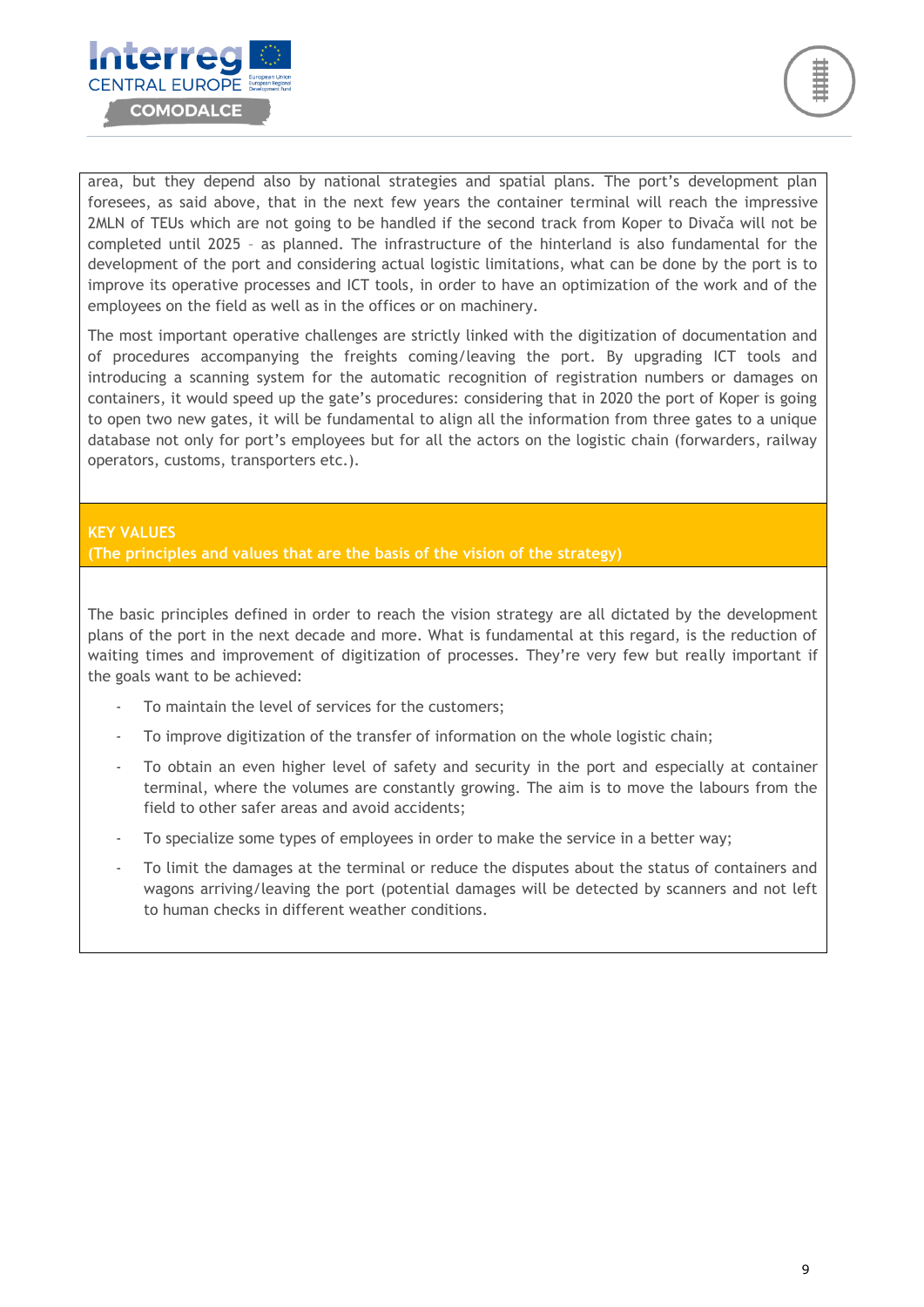

### <span id="page-9-0"></span>**3.2. Setting strategic goals**

The strategic goals that Luka Koper, d.d. wants to achieve in the domain of ICT tools for fostering multimodal transport in the medium (5 years) and long term (10 years) are indicate below.

Medium term (5 years):

- 1. Goal no. 1: digitization of processes at container terminal
- 2. Goal no. 2: better planning of yards' positions and machinery handling containers
- 3. Goal no. 3: improve storage areas and number of gates in order to increase the capacities, being able to achieve the expected volumes of cargo.

Long term (10 years):

- 1. Goal no. 4: automation of processes at container terminal and port's gates;
- 2. Goal no. 5: unification of systems (port's and other collaborators on the logistic chain);
- 3. Goal no. 6: favour the fast movement of cargo to the hinterland, reduce the time that cargo stays in the port.

For each goal, please fill in the following table

| <b>Perspectives</b>                        | Goal                                                                                                                                                                                                                                                                                  | <b>Measurement</b>                                                                                                                                                                                                                                                   |
|--------------------------------------------|---------------------------------------------------------------------------------------------------------------------------------------------------------------------------------------------------------------------------------------------------------------------------------------|----------------------------------------------------------------------------------------------------------------------------------------------------------------------------------------------------------------------------------------------------------------------|
| 1. Environmental and<br>safety perspective | From the environmental point of<br>view, what can be done now is the<br>unification of clearance procedures in<br>order to reduce the waiting times and<br>the pollution caused by waiting<br>vehicles out and in the port.                                                           | The progress can be measured<br>through the sensors for pollution<br>installed all around the port, by the<br>analysis of waiting times and<br>reasons for these waiting.                                                                                            |
| 2. Internal processes<br>perspectives      | With the installation of an OCR<br>system, the procedures can be<br>speeded up just by recording the<br>videos of the arrival/departure of<br>wagons and containers. It will be<br>recorded and will show clearly the<br>status of the incoming/leaving wagon.                        | The efficiency can be measured<br>through the number of trains<br>handled per day or per month,<br>which can be considerable higher,<br>after the installation of the OCR<br>system, which offers also an<br>accurate view of the incoming<br>wagons and containers. |
| 3. Innovation and<br>growth perspective    | One of the goals in the port of Koper<br>is the progressive digitization of all<br>the procedures in the port. By<br>installing the OCR system it will be a<br>further step towards the digital data<br>transfer and collection, for a future<br>automation of processes in the port. | The progress is measurable again<br>through the number of completed<br>trains per day or per month, while<br>comparing it before and after the<br>installation of the OCR system.                                                                                    |
| 4. Customer / Partner<br>perspective       | The customers should be constantly<br>informed about the progresses and<br>the innovations provided in the port<br>operations. If a new tool is available,                                                                                                                            | The progress can be measured<br>simply by recording the number of<br>customers using the new tools and<br>being linked with the new service                                                                                                                          |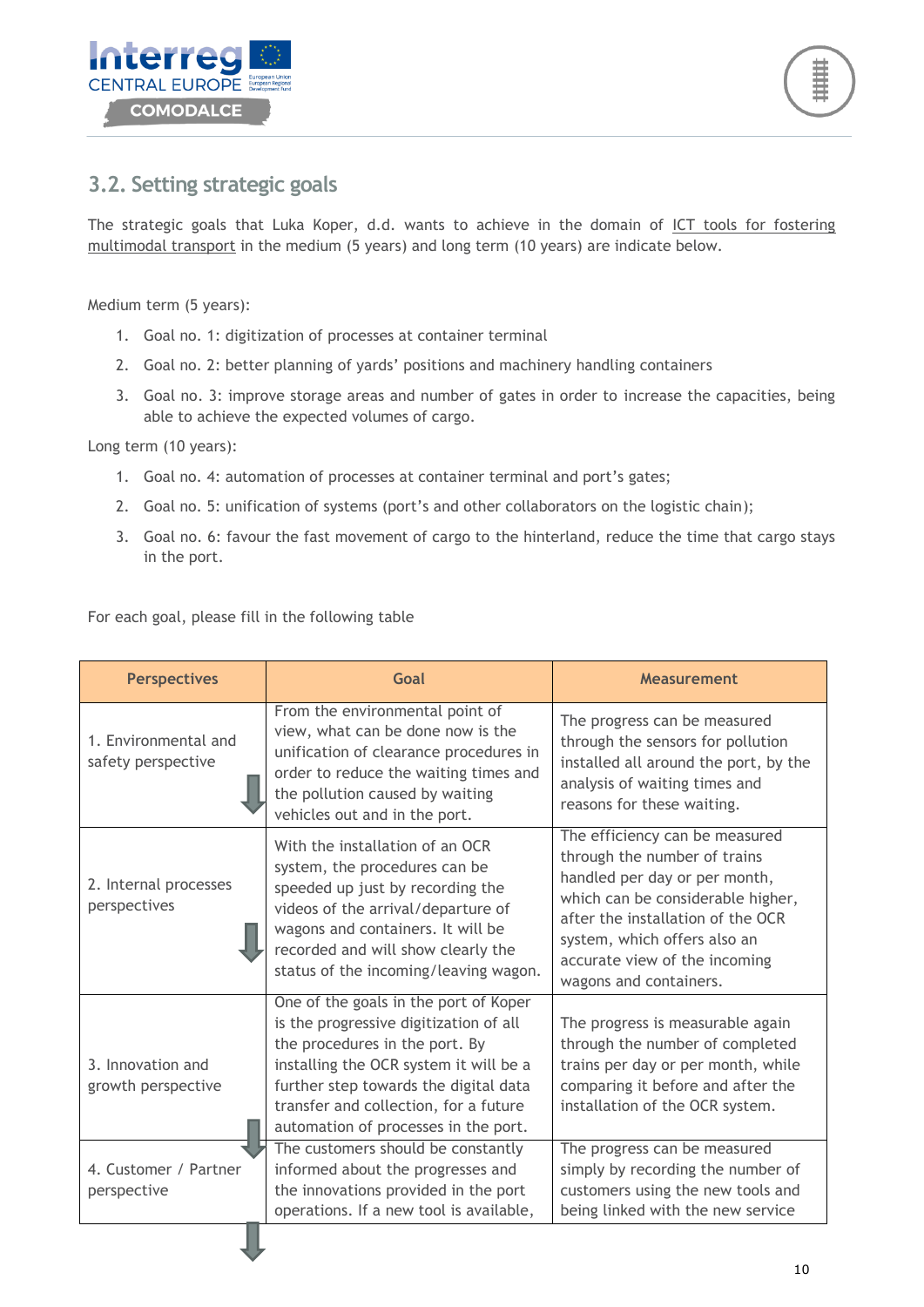



|                             | it should be presented to the partners<br>during a specifically dedicated<br>meeting, with instructions provided<br>with the new tools or by offering the<br>support of the experts, which will<br>guide the customers through the new<br>processes.                                                                            | offered by the port.                                                                                                                                                                                                    |
|-----------------------------|---------------------------------------------------------------------------------------------------------------------------------------------------------------------------------------------------------------------------------------------------------------------------------------------------------------------------------|-------------------------------------------------------------------------------------------------------------------------------------------------------------------------------------------------------------------------|
| 5. Financial<br>perspective | The innovations and new tools<br>adopted for the achievements of the<br>defined goals can represent a revenue<br>in terms of time gained, operative<br>faster procedures, reduction of<br>employees working on the field for<br>the registration of wagons and<br>containers, safer work and less<br>damages and accidents etc. | The progress is measurable through<br>the financial achievements in terms<br>of saved money or better through<br>the profits made after the<br>installation of the new tools and the<br>introduction of the new system. |

### **VISION:**

The work that is expected in next years will be more and more oriented on the IT businesses and data transfer in real time. The logistics will not differ from other businesses in the world and if any logistic operator aims to become successful in its job, the investments in IT cannot be avoided. Digitization of procedures, automatic scanning and recognition of registration numbers or faces, enormous databases, security firewalls for the business information are only few of the interventions that are going to be operated in logistic hubs, in order to keep the business flows alive.

The unification of operating systems and communication tools for the just-in-time sharing of information related to the transported freights, between the operators is something that is becoming real in bigger centres and that needs to be realized all over Europe.

One of the solutions chosen by the port of Koper to speed up administrative and operative activities is the installation of an OCR system to the gate of the container terminal. Being the transport of containers one of the fields with the highest rate of growth in the last decade, the implementation at ICT level has been focused on this type of transport.

The target for the port of Koper was already defined in the Port's Development Plans until 2025, when the completion of the second railway track to the port of Koper is panned to be completed. In that case, the target in terms of volumes is about 2MLN of TEUs to be handled through the port of Koper. With the OCR system, the operations will become faster and the digitization of data stored and transferred will help the automation of procedures for the transport by train. The pilot activities will help in achieving the target, which will be focused also on the improvement of the link between the port of Koper and the railway operators, by unifying the communication systems and using digital data for the administrative as well as for the traceability point of view.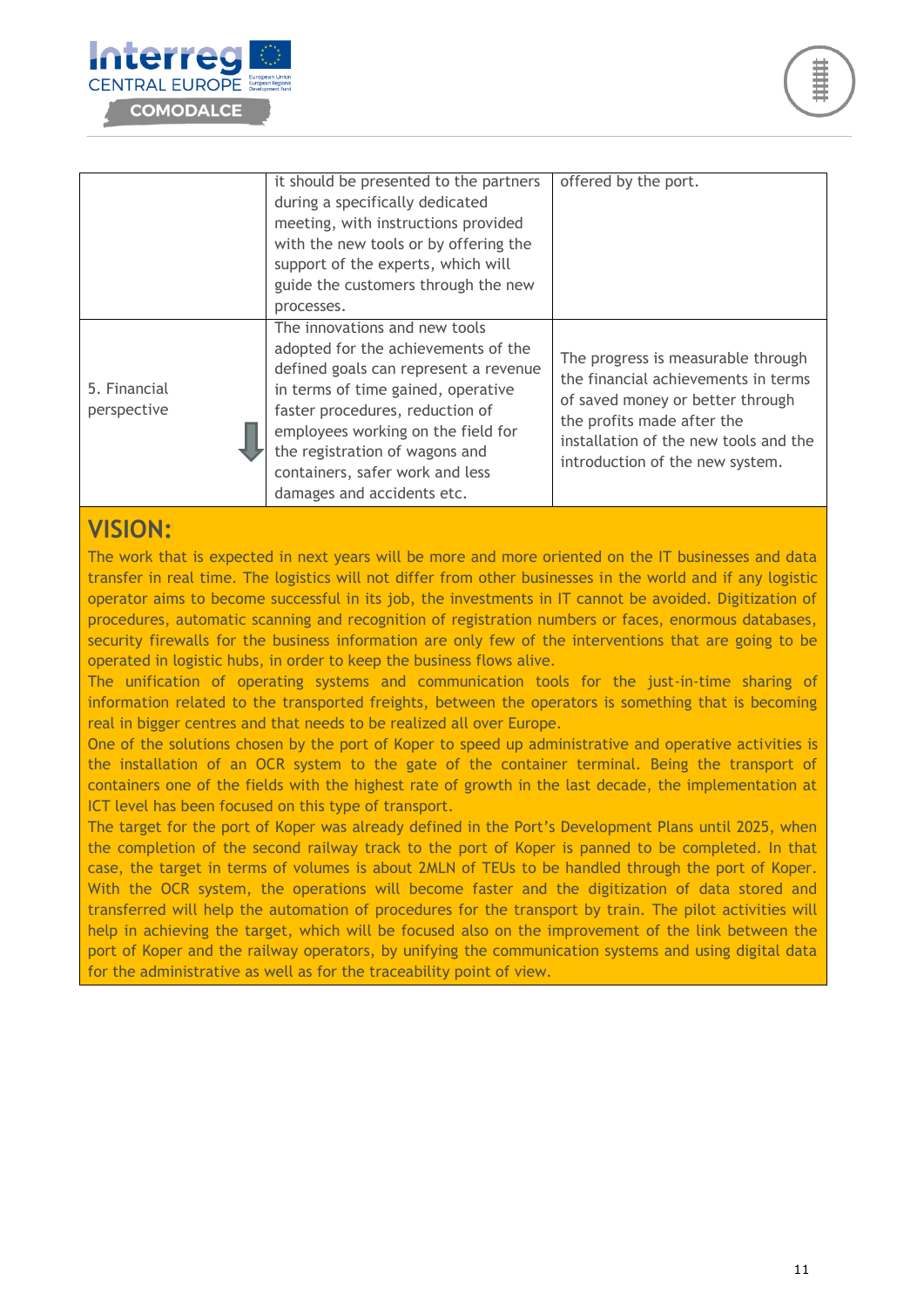## <span id="page-11-0"></span>**3.3. Wish list of ICT measures**

The local strategy for the port of Koper and its hinterland includes a "wish list of ICT measures to be tested in the pilot actions (WPT2)".

Accordingly, they're included in the wish list in the table here below:

|                                                                            |                                                                                                                                                                                                                                                                                                                                                                                                                                                     | <b>Wish list of ICT measures</b>                                                   |                                                                                                                                                                                                                                                                                                                                                                                                                                         |
|----------------------------------------------------------------------------|-----------------------------------------------------------------------------------------------------------------------------------------------------------------------------------------------------------------------------------------------------------------------------------------------------------------------------------------------------------------------------------------------------------------------------------------------------|------------------------------------------------------------------------------------|-----------------------------------------------------------------------------------------------------------------------------------------------------------------------------------------------------------------------------------------------------------------------------------------------------------------------------------------------------------------------------------------------------------------------------------------|
| <b>Title</b>                                                               | <b>Short description</b>                                                                                                                                                                                                                                                                                                                                                                                                                            | Link to the strategic<br>goal                                                      | Link to the pilot action                                                                                                                                                                                                                                                                                                                                                                                                                |
| 1. Digitization                                                            | The introduction of OCR<br>system will considerably<br>change the operations at the<br>container terminal, while a<br>train with containers<br>arrives/leaves the port. The<br>scanning of wagons and<br>containers will reduce the<br>checking time and will<br>optimize the port's<br>resources. Last but not the<br>least, it will make the checks<br>safer because it will move<br>the employee for the check,<br>from the field to the office. | Goal no. 1 Digitization of<br>processes at container<br>terminal                   | It will represent one of the<br>main testing fields of the<br>pilot action                                                                                                                                                                                                                                                                                                                                                              |
| 2. Unification of<br>the database for<br>all the logicians                 | Actually, most of the<br>information about the cargo<br>transported by train is<br>transferred to the other<br>actors on the logistic chain<br>by e-mail or physically<br>through paper documentation                                                                                                                                                                                                                                               | Goal no. 5 unification of<br>systems                                               | Partially the solution is<br>linked with the pilot<br>action. Considering that<br>the goal described here<br>aims to include all the<br>actors on the logistic chain<br>the common system, the<br>pilot action will include<br>just the railway operators<br>in the implementation of<br>the system and further<br>steps, following the vision<br>described in previous<br>paragraphs, will be made<br>after the end of the<br>project. |
| 3. enlarge the<br>capacity of the<br>scanning systems<br>to the whole port | The OCR installed through<br>the COMODALCE project will<br>serve just for the scanning of<br>wagons' and containers'<br>registration numbers and in<br>90% of cases for the<br>detection of damages. In the<br>near future, the larger                                                                                                                                                                                                              | Goal no. 4 automation of<br>processes at container<br>terminal and port's<br>gates | It's not part of the actual<br>pilot activity but it<br>represents a potential<br>further implementation<br>after the end of the<br>project - maybe for a new<br>project following the steps<br>of COMODALCE.                                                                                                                                                                                                                           |